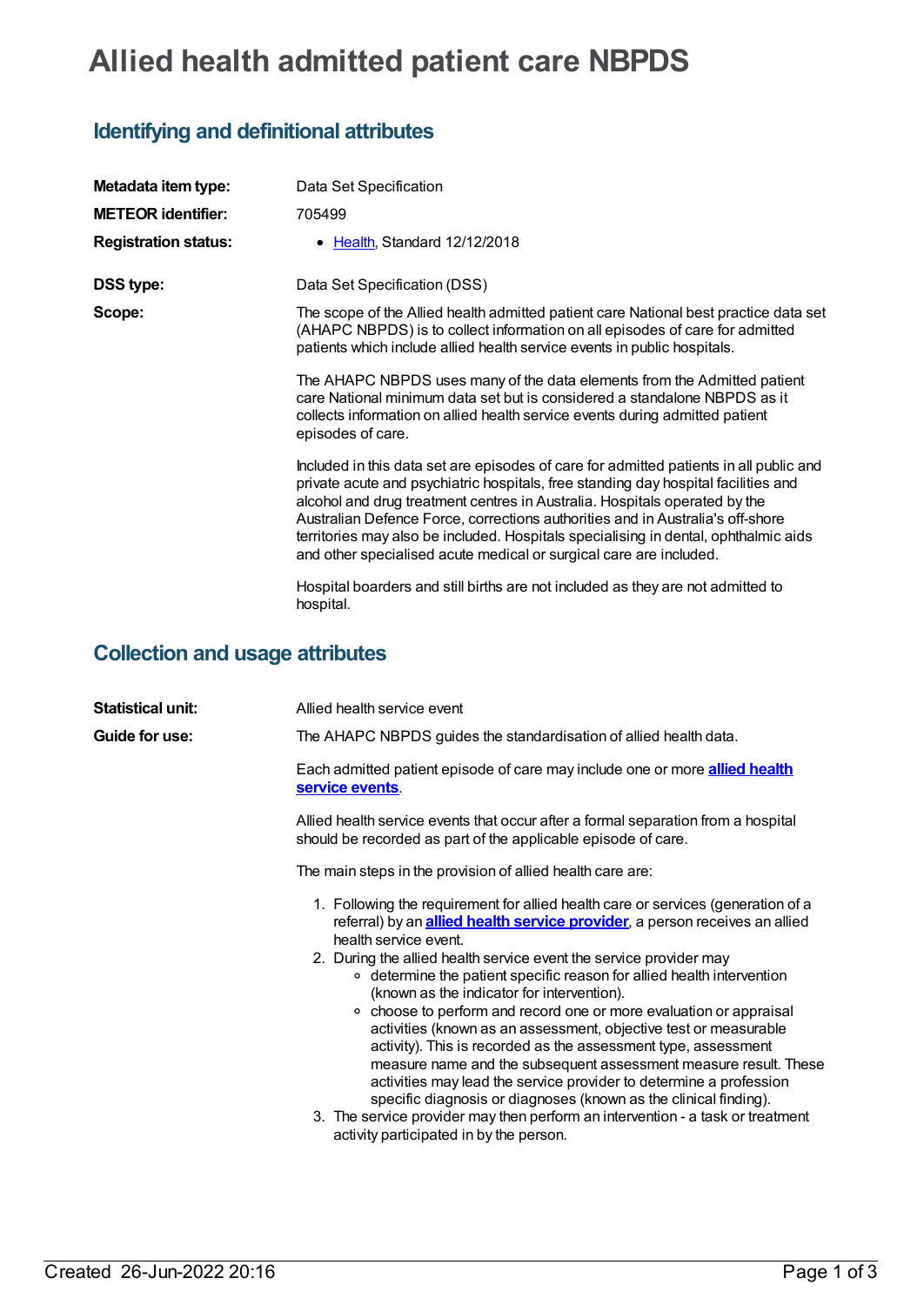| <b>Collection methods:</b>             | Data can be collected by each jurisdiction through patient administration and other<br>allied health clinical and activity reporting systems where applicable.                                                                                                                             |  |  |  |
|----------------------------------------|--------------------------------------------------------------------------------------------------------------------------------------------------------------------------------------------------------------------------------------------------------------------------------------------|--|--|--|
|                                        | Jurisdictions are responsible for the collation of data at regular intervals to inform<br>service provision.                                                                                                                                                                               |  |  |  |
| Comments:                              | It is anticipated that the AHAPC NBPDS will guide the standardisation of allied<br>health data with the future intention of developing a national minimum data set or<br>inclusion within other national minimum data sets.<br>The following glossary items are used within this data set: |  |  |  |
|                                        | <b>Allied health</b>                                                                                                                                                                                                                                                                       |  |  |  |
|                                        | <b>Allied health service provider</b>                                                                                                                                                                                                                                                      |  |  |  |
|                                        | <b>Allied health service event</b>                                                                                                                                                                                                                                                         |  |  |  |
| <b>Source and reference attributes</b> |                                                                                                                                                                                                                                                                                            |  |  |  |
| <b>Submitting organisation:</b>        | Allied Health Professions Australia                                                                                                                                                                                                                                                        |  |  |  |
| <b>Relational attributes</b>           |                                                                                                                                                                                                                                                                                            |  |  |  |
| <b>Related metadata</b><br>references: | See also Allied health non-admitted patient emergency department NBPDS                                                                                                                                                                                                                     |  |  |  |
|                                        | • Health, Standard 12/12/2018                                                                                                                                                                                                                                                              |  |  |  |
|                                        | See also Allied health non-admitted patient NBPDS                                                                                                                                                                                                                                          |  |  |  |
|                                        | • Health, Standard 12/12/2018                                                                                                                                                                                                                                                              |  |  |  |
|                                        | See also Allied health non-individual patient attributable and clinical support activity<br><b>NBPDS</b>                                                                                                                                                                                   |  |  |  |
|                                        | • Health, Standard 12/12/2018                                                                                                                                                                                                                                                              |  |  |  |

**Metadata items in this Data Set Specification**